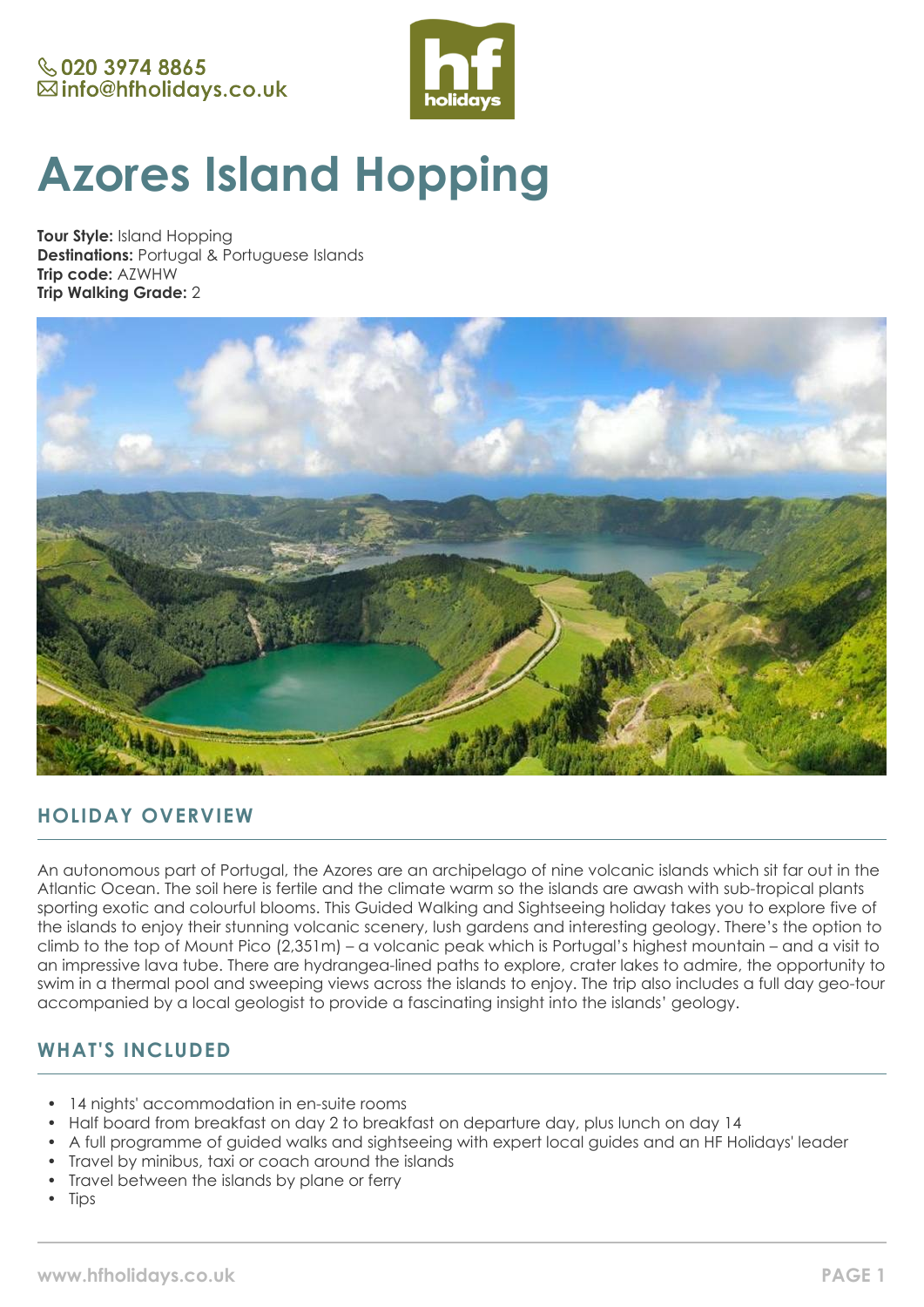# **HOLIDAYS HIGHLIGHTS**

- Walk the crater rim of the blue and green lagoons of Sete Cidades on São Miguel
- Visit the UNESCO World Heritage areas of Pico and Angra do Heroísmo
- Sail from Faial to the mighty Mt Pico, the highest peak of the Atlantic



## **ITINERARY**

## **Day 1: Arrival Day**

On arrival at Ponta Delgada airport, and after passing through security, there's a short transfer to our hotel.

## **Day 2: Geo - Tour And Fly To Faial**

Today we enjoy a full day geo-tour, driving from Ponta Delgada. We'll be accompanied by a local geologist who will explain how the island was formed, the changes that have taken place from various eruptions and how this affects the landscape today. We'll concentrate on the centre of the island and head up towards Lagoa do Fogo (Fire Lakes). This crater lake forms one of three volcanoes which make up the island of Sao Miguel, the others being Sete Cidades and Furnas.

Later in the morning we head north towards Caldeira Velha and the new geo-thermal power station which produces approximately 50% of Sao Miguel's electricity. We usually have lunch in Caldeiras (a small spa village), which you can explore on foot.

Throughout the day there will be short walks to points of interest.

In the afternoon we will fly to Faial.

# **Day 3: Caldeira And Capelinhos**

Faial, known as the blue isle, is part of the central group of islands which include Pico, Sao Jorge, Terceira and Graciosa. Today we have a busy day exploring the island by bus and on foot.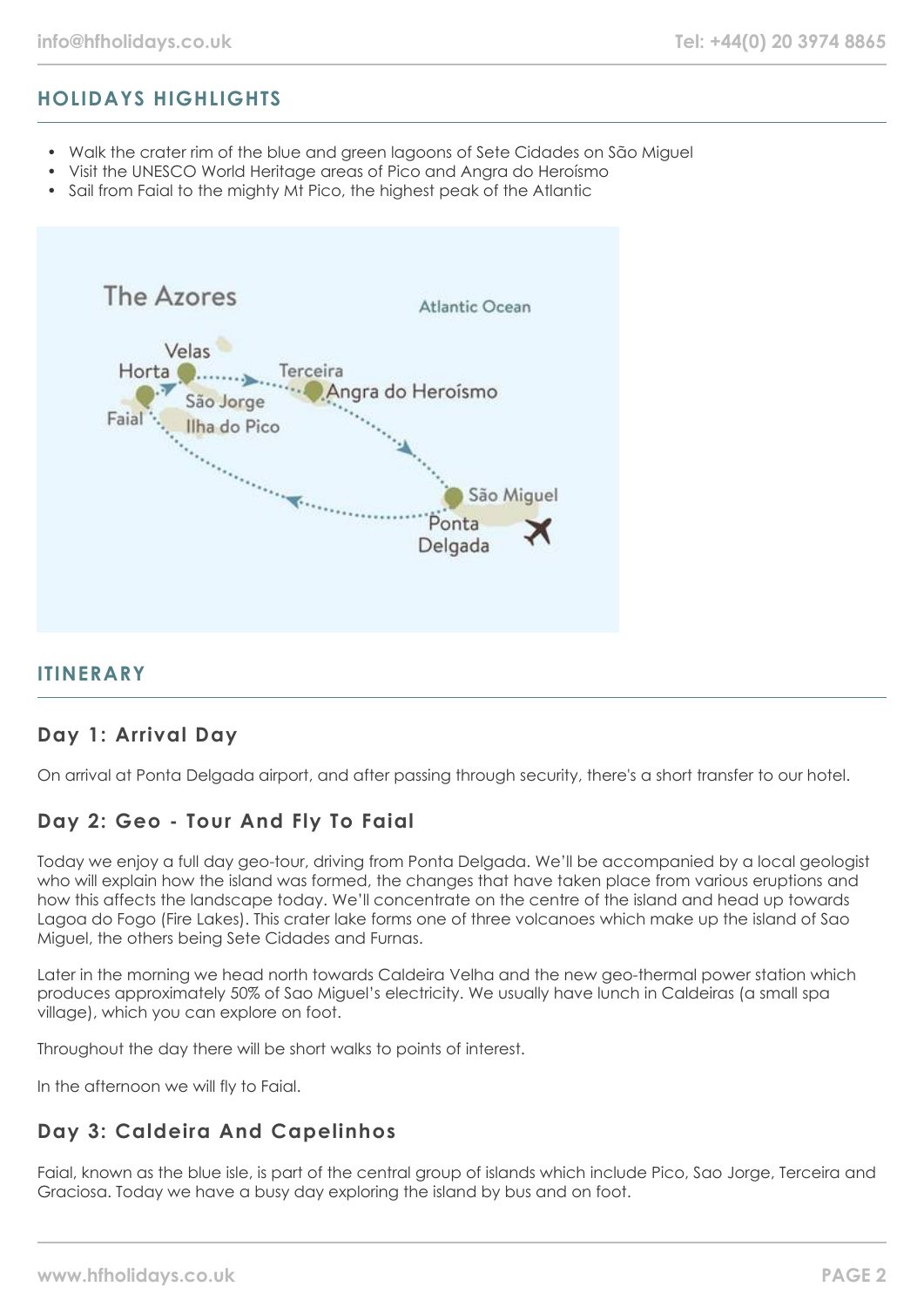We start the day with a short drive to the Caldeira in the centre of the island. The crater floor is a protected area, but for those wanting to stretch their legs you can walk from the view point to the highest point on the island, Cabeco Gordo at 1,043m with 400 feet (120m) of ascent.

From the Caldeira we head down towards the coast and Capelinhos where the last volcanic eruption in the Azores was in 1957. There are options for short walks in the area and a visit to the Capelinhos museum, which tells the story of the eruption.

## **Day 4: Sail To Pico**

A short ferry ride today takes us to the nearby island of Pico, and a short morning tour. Pico is the most obviously volcanic of all the nine islands and is dominated by its impressive volcanic cone of Pico Alto (2,351m), the highest point in Portugal.

In the afternoon we head up towards Mt Pico to start our walk at Frei Matias, gradually descending back to Madalena along farm trails and paths. There is an option (at additional cost, payable locally) to ascend Mt Pico, the highest mountain in the Atlantic. This involves a steep ascent and descent of 3,700 feet (1,120m)with some difficult terrain, and stout boots are required. The walk takes about 8 hours. If the mountain is covered by cloud it's recommended to not attempt the ascent; you'll be advised locally if it's possible.

## **Day 5: Monte Guia And Porto Pim**

Today we have a morning walk to Monte Guia and Porto Pim on the outskirts of Horta. The afternoon is free, allowing you to explore independently at your own pace or to simply relax around the hotel. An option for you this afternoon could be a whale and dolphin watching trip (payable locally, approx. £60pp).

## **Day 6: Sail To São Jorge**

We take a morning ferry to Velas, São Jorge and transfer to the hotel. For the next 3 nights we are based in Velas, the island's pretty capital. Like most of the smaller islands, this is a sleepy place with a few small hotels, shops, cafés and restaurants. This afternoon we have an optional guided walk from the hotel to the small volcanic cone opposite and chapel of Senhora Livramento. En route we pass a couple of bathing areas where you can swim or snorkel in the warm Atlantic (approx. 22°C).

## **Day 7: Three Fajãs Walk**

This is purported to be the best walk in the Azores. Most of Sao Jorge's population is concentrated along the numerous island 'fajas' - the small coastal plains created by the erosion of the steep cliff sides.

This walk begins at the top of the island and descends to sea level through some of the archipelago's most beautiful scenery. The hydrangea-lined path takes you through 'forests' of tree heather and pastures down to Faja do Santo Cristo where 'clams' are farmed in its sweetwater lagoon. The undulating path continues through two more fajas before ending at the café in Faja dos Cubres.

## **Day 8: São Jorge Spine Walk**

This high-level walk follows a cinder track along the spine of the island circling between the green crater peaks including the island's highest, Pico da Esperanca at 3,455 feet (1,053m). The walk undulates across the top of the island before descending to the small village of Norte Grande. For those who have walked far enough today, we can arrange for you to be picked up from the café and transferred down to Faja Ouvidor on the north coast (where the walk ends) for a refreshing dip in the sea!

The top of the island is often shrouded in cloud which blows in and out during the day but, when clear, there are spectacular views to Terceira and Graciosa on one side and Pico and Faial on the other.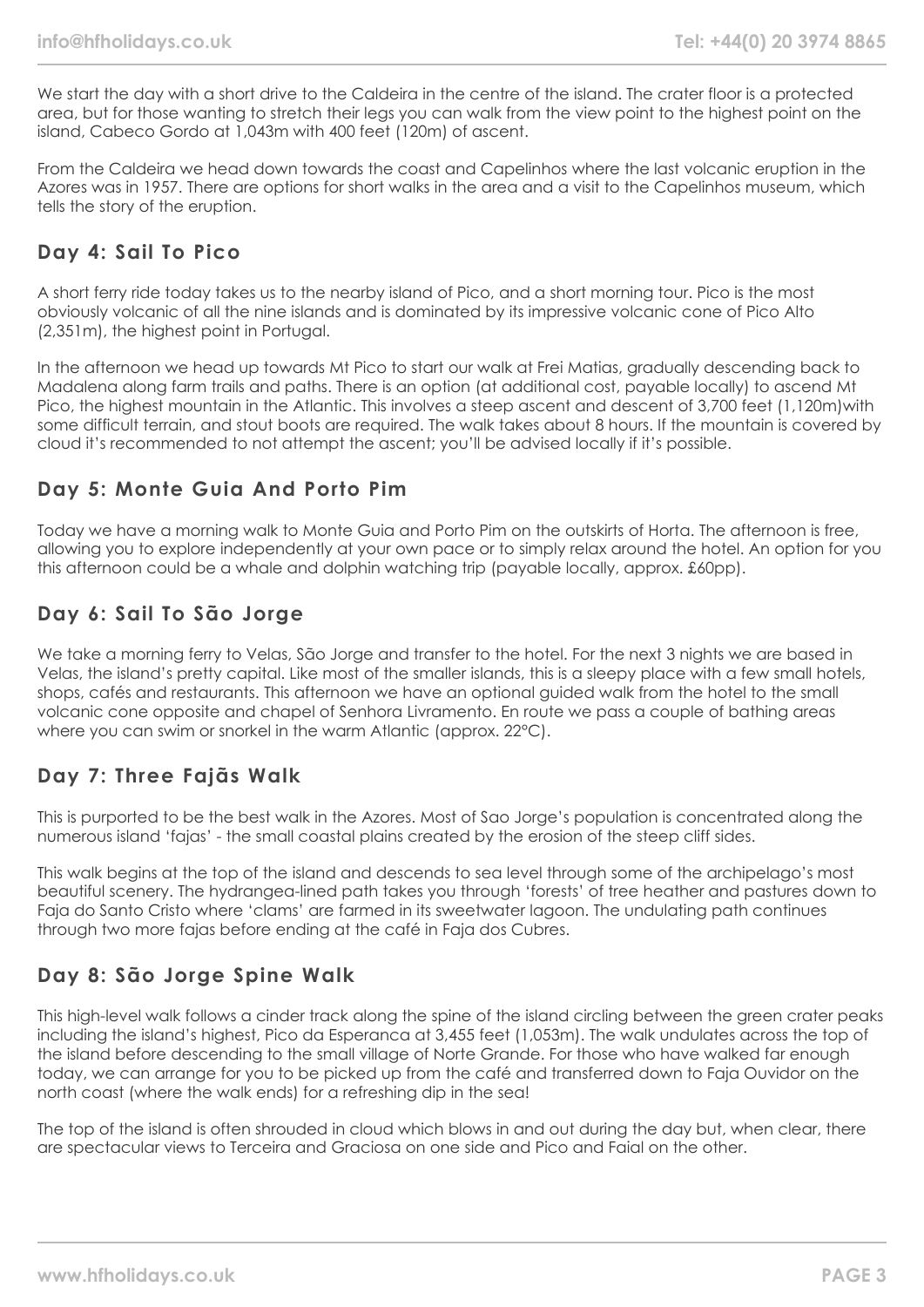# **Day 9: Fly To Terceira, Angra Do Heroísmo**

A mid-afternoon flight to Terceira, and a 20- minute transfer to the Pousada Sao Sebastao in Angra. Our hotel is situated just above the harbour and is a short walk from the historic city centre. The city was devastated by an earthquake in 1980 and has since been meticulously restored to its former glory. In 1983 Angra was declared a UNESCO Historic World Heritage Site.

# **Day 10: Island Exploration**

Today we enjoy a full day tour of Terceira with some short walks. We head into the centre of the island, which is a mix of farmland and pristine forests of juniper and areas of dense sphagnum moss. These wild areas give you an idea of what the islands were like before they were colonised by the Portuguese.

A real highlight of the day is a visit to Algar do Carvao (Cavern of Coal), which is a solidified lava tube which was once full of molten lava gushing from a volcano. The cavern was given this name not due to the presence of coal but because of the dark black lava that the tunnel is made from. From here we head north to the wine growing region of Biscoitos which is known for its Verdelho wines. In the afternoon we return via Praia and visit the small bird reserve near the harbour which is popular with waders.

# **Day 11: Praia And Birdwatching.**

Half day hike decending to Biscoitos or Lagoa do Cerro, transfer to Praia to visit the interpretation centre of Cabo de Praia and bridwatching.

## **Day 12: Fly To San Miguel**

Transfer from hotel to the airport and fly to Sao Miguel, (TER/PDL). Transfer to the hotel. Afternoon city walking tour of Ponte Delgada.

# **Day 13: Sete Cidades Crater Walk**

Drive to famous crater lakes known as Sete Cidades (Seven cities). Path contours half the crater rim then descends to the village of Sete Cidades

## **Day 14: Sightseeing Around Furnas**

Today we drive east to the volcanic basin of Furnas. We spend part of the morning walking around Furnas lake (approx. 1 hour) before heading down to the Parque Terra Nostra and its thermal pool, in which you can swim. The gardens of Parque Terra Nostra were first created in 1770 by Thomas Hickling (the US consul to the islands). Since those early days the gardens have been extended and have matured into one of the finest to be seen anywhere in the world.

## **Day 15: Departure Day**

Return flight back to the UK

## **ACCOMMODATION**

# **Hotel Talisman, São Miguel - Azores**

The art deco 4-star Hotel Talisman in Ponta Delgada, São Miguel, has two restaurants, a café terrace and a rooftop pool. It is in the centre of town, just minutes from the seafront.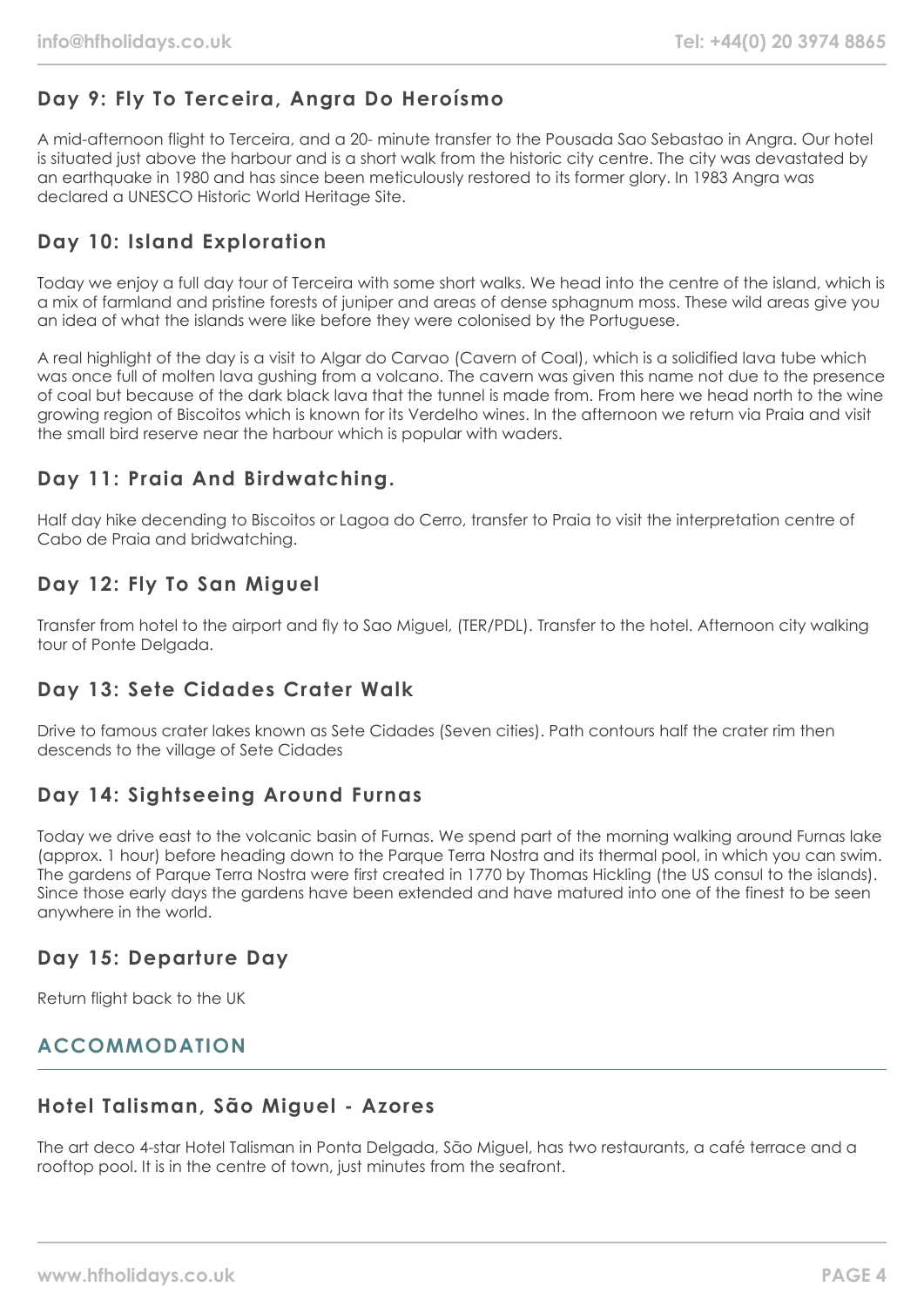## **Accommodation Info**

## **Rooms**

All rooms are en-suite with air conditioning, free WIFI access, cable TV, telephone, mini bar, safe box and kettle.

## **Hotel Do Canal - Azores**

Situated opposite the marina with views of Pico beyond, this modern 4-star hotel is in keeping with the marine feel of Horta with a decked balcony and nautical photographs. This is a great base for exploring Horta.

**Accommodation Info**

## **Rooms**

All rooms are en-suite with air conditioning, TV, mini bar, hairdryer, WiFi and tea and coffee making facilities.

## **Hotel São Jorge, São Jorge - Azores**

A 3-star hotel located right on the seafront in Velas, São Jorge, looking out over the sea towards Pico. All the rooms have balconies overlooking the sea and there is a large outdoor pool.

#### **Accommodation Info**

#### **Rooms**

All rooms are en-suite with TV, hairdryer, mini bar, radio and air conditioning

## **Hotel Pousada Sao Sebastiao, Terceira - Azores**

On Terceira, we stay in the historic Hotel Sao Sebastiao, one of two Pousadas on the Azores. Situated within a fortress, it has 28 bedrooms. All rooms have an en-suite bathroom, heating/air conditioning, mini bar, phone, cable TV, hairdryer, safe and internet access.

# **USEFUL HOLIDAY INFORMATION**

## **Essential Information**

#### **Passport Requirements**

You may need to renew your British passport if you're travelling from 1 January 2021.

On the day you travel, you'll need your passport to both:

- have at least 3 months left
- be less than 10 years old (even if it has 6 months or more left)

Use the [government website](https://www.gov.uk/check-a-passport-travel-europe-1-january-2021) to see if your passport is valid for this holiday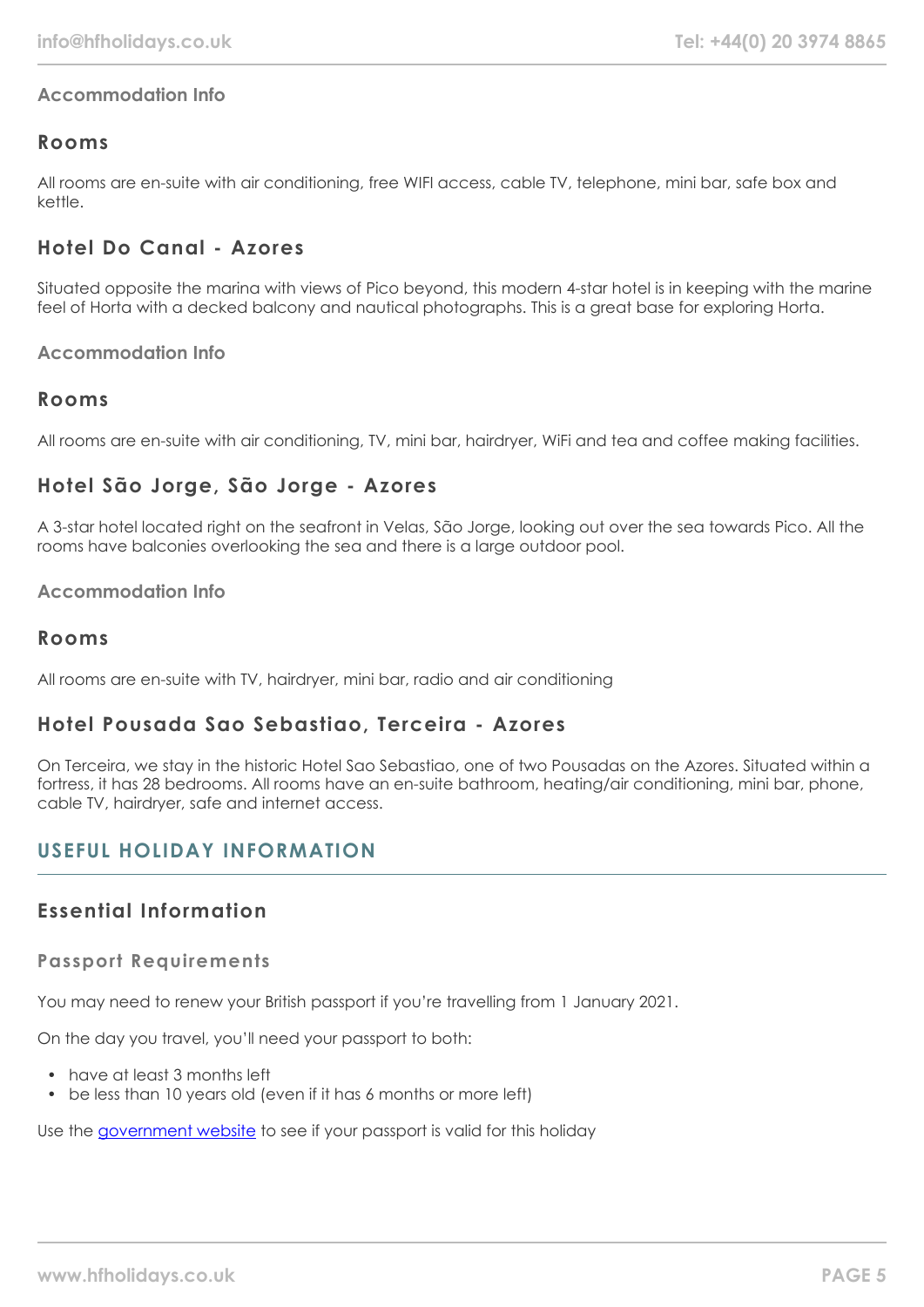## **EHIC Cards**

The UK government has officially launched the Global Health Insurance Card (GHIC), which will replace the European Health Insurance Card (EHIC). UK residents can now apply for one of the GHIC cards, which will gradually replace the EHIC cards as they reach their expiry dates. Every family member travelling requires a GHIC. You can make an application for yourself and on behalf of your partner and any dependent children under the age of 16. Both cards will offer equivalent protection for emergency and medically necessary healthcare needs when in the EU on a temporary stay, which includes holiday, study and business travel. Necessary healthcare includes things like

- emergency treatment and visits to A&E
- treatment for long-term or pre-existing medical conditions
- routine medical care for pre-existing conditions that need monitoring
- oxygen and kidney dialysis

The public only need to apply for their free GHIC cards when their current EHIC expires. The process is likely to take two weeks. For more information visit [https://www.nhs.uk/using-the-nhs/healthcare-abroad/apply-for-a](https://www.nhs.uk/using-the-nhs/healthcare-abroad/apply-for-a-free-uk-global-health-insurance-card-ghic/)[free-uk-global-health-insurance-card-ghic/.](https://www.nhs.uk/using-the-nhs/healthcare-abroad/apply-for-a-free-uk-global-health-insurance-card-ghic/)

The GHIC is not an alternative to travel insurance. We advise all holidaymakers to also invest in travel insurance that covers healthcare, so they are covered for other issues that may arise, as well as cancellations and lost luggage.

#### **Essential Equipment**

To enjoy walking/hiking comfortably and safely, footwear, clothing and equipment needs to be suitable for the conditions. Safety and comfort are our priorities, so our advice is to come prepared for all eventualities.

- Footwear with a good grip on the sole (e.g.Vibram sole) is the key to avoiding accidents.
- Walking/hiking boots providing ankle support and good grip are recommended (ideally worn in), and specialist walking socks to avoid blisters.
- Several layers of clothing, which can be added or removed, are better than a single layer (include spares).
- Fabrics (lightweight and fast drying) designed for the outdoors are recommended.
- Waterproof jacket and waterproof over trousers.
- Warm hat and gloves.
- Denim jeans and capes are not suitable on any walks.
- Rucksack with a waterproof liner.
- Thermos flask for hot drink
- Water bottle (at least 2 litre).
- Spare high-energy food such as a chocolate bar.
- Small torch.
- First aid kit your leader's first aid kit doesn't contain any medication or blister kits (such as Compeed).
- Sun hat and sunglasses
- Sun cream

#### **Optional Equipment**

- Walking poles are useful, particularly for descents.
- Insect repellent.
- Camera.
- Gaiters.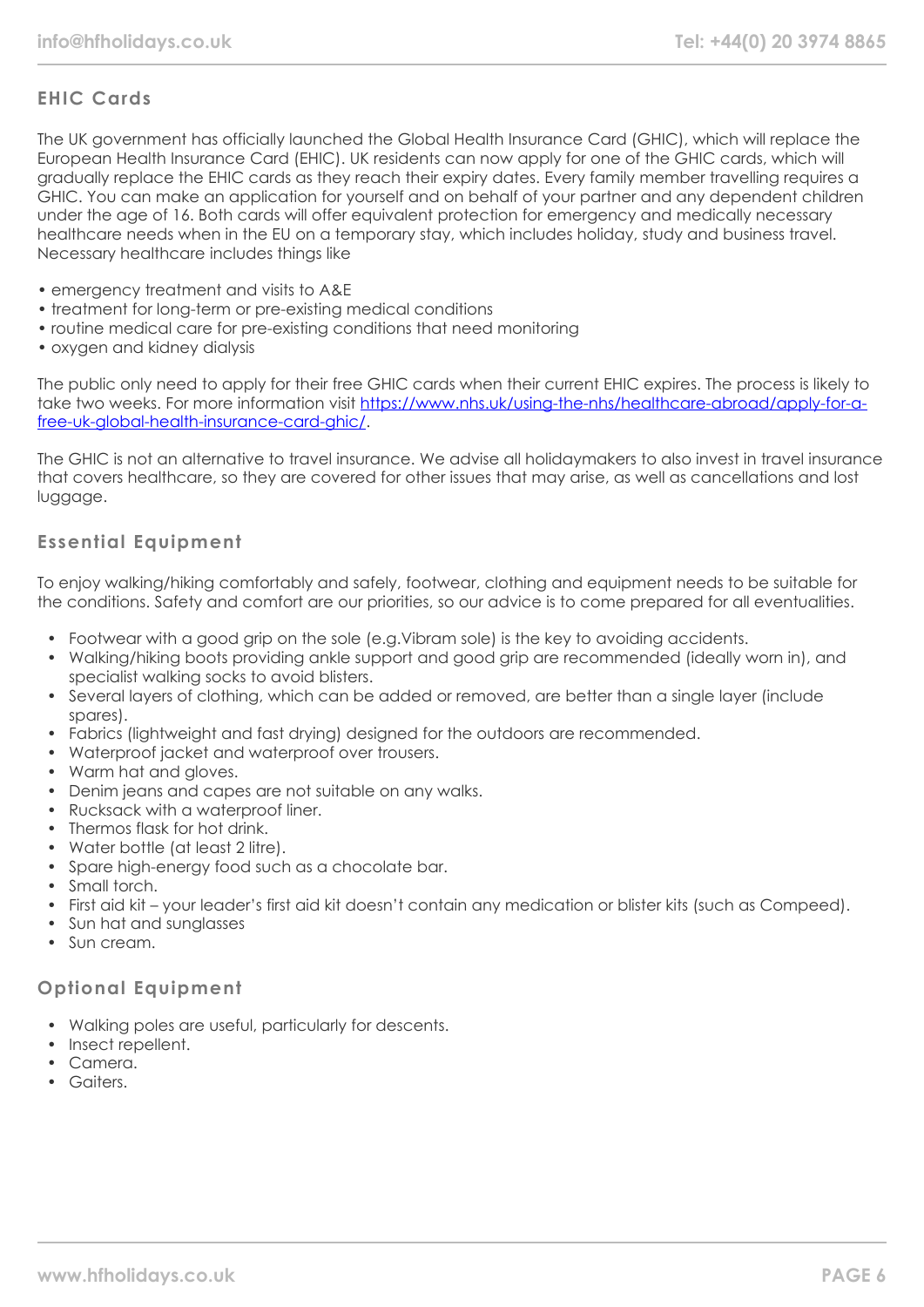# **Trip Information**

## **Passports**

Generally we recommend that passports have at least 6 months validity beyond the end date of your holiday.

#### **Visas**

Visas are not currently required for UK travellers; however, this may change depending on the outcome of negotiations on the UK's exit from the EU. For current travel advice we recommend checking the Portugal page on the [FCO website](https://www.gov.uk/foreign-travel-advice/portugal/entry-requirements).

Visas are not required for Australian, Canadian & US passport holders. Other countries should consult the embassy for advice.

Insurance is a condition of booking. Therefore, if you have not already arranged insurance, it is imperative that you do so, and advise us of the insurance company and policy number.

We have negotiated special holiday insurance and full details of this cover can be found in our brochure or at [www.hfholidays.co.uk.](http://www.hfholidays.co.uk./)

There is no extra charge for pre-existing illnesses. If you would like to purchase insurance from us, please call us on 020 8732 1220 or email [holidayservices@hfholidays.co.uk.](mailto:holidayservices@hfholidays.co.uk)

For more information about healthcare abroad and its costs, please visit: [www.dh.gov.uk/travellers](http://www.dh.gov.uk/travellers).

If you are arranging your own travel insurance, please ensure it is adequate for your specific itinerary. Generally, this should include cover for walking at altitudes over 2,000m, which will cover you for a wide range of our holidays.

This information is subject to change. In all cases, we highly recommend you consult your GP both for up to date details and for more information on what is appropriate to your situation.

As a rule, travellers should be up to date with their routine vaccinations and boosters as recommended in the UK - including, for example, the MMR and diptheria, tetanus, polio vaccines.

Requirements can change, and we recommend you check in good time ahead of your holiday.

Some travellers may require vaccinations for:

- Hepatitis A
- Hepatitis B

Please note: the use or possession of some common prescription or over-the-counter medicines is banned in some countries.

If you will be carrying medication, please check with the country's embassy/consulate prior to travel. As an extra precaution, it is recommended to:

- Keep medication in its original packet
- Take a copy of your prescription
- If possible, ask your chemist to write the name of your medication in the language of the country you're visiting

For further information on country specific advice, visit www.fitfortravel.nhs.uk or www.traveldoctor.co.uk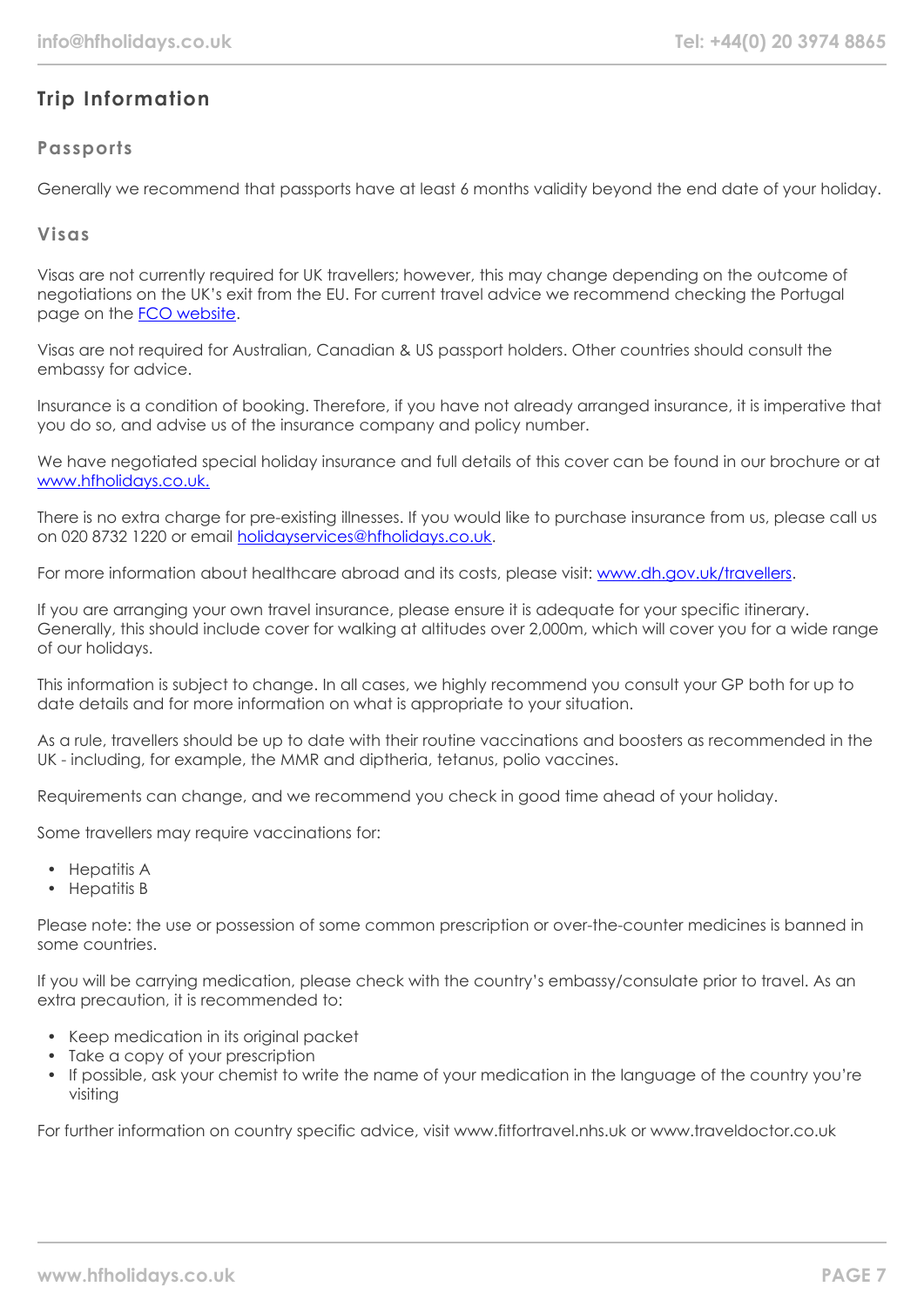## **Useful Information**

1 piece checked-in luggage (max 20kg) for inter-island flights. Please check details of your airline's baggage allowance, as shown on your e-ticket. Remember to also check any connecting flights you may have booked.

**Tipping:** Tips have been included in your holiday price for key services such as local guides/ driver/restaurants. Any additional tips are at your own discretion.

**Climate:** The Azores have a mild climate influenced by the warm Gulf Stream. Expect daytime temperatures to be in the region of 15°C to 20°C with temperatures at night dropping to about 13°C. Ponta Delgada has an annual rainfall of 70cm so it is likely that there will be some rainfall during our visit. However, rain is rarely persistent.

**Local currency & money matters:** Euro (EUR,). Credit cards are widely accepted. ATMs (Multibanco) are available at larger supermarkets / shopping areas.

**Language:** The main language spoken in the Azores is Portuguese.

**Suggested reading and maps:** David Sayers, Azores (Bradt Travel Guides, 2016). Although you won't need them, if you'd like any maps of the destination, you can obtain some in advance from The Map Shop: [www.themapshop.co.uk](http://www.themapshop.co.uk/)

**Electricity:** 220V, round European two-pin sockets. Adapters are needed for UK plugs

**Group size:** Typical group size is 10 to 18 guests plus an HF leader and local guide(s)

**Time difference:** GMT/UTC -1 hour

## **HOW TO BOOK**

When you're ready to book, you can choose to **book online** or book **over the phone**. Our website offers secure online booking for our holidays, is available 24/7, and offers more in-depth information about all our holidays. If you prefer to call us, our experienced and knowledgeable team are available to answer any specific questions you have and can offer guidance as to which holiday is best suited to your needs.

Our office is open: Monday to Friday: 9am – 5.30pm, Saturday: 9am – 1pm, Sunday & Bank Holiday Monday: closed

#### **PAYING YOUR DEPOSIT**

To secure the holiday of your choice, you will need to pay a deposit: UK & European Holidays: £150 per person and Worldwide Holidays: £250 per person. You can pay your deposit by debit or credit card with no additional card fees charged or make an online BACS payment directly into HF's bank account, please see details under BACS payments. You can also pay your deposit by cheque within seven days of booking. Cheques should be made payable to 'HF Holidays Ltd' with your booking reference / Order ID on the back.

#### **NON-MEMBER FEE**

Non-members can join our holidays by paying a Non-Member's fee of £30 per person per holiday. Alternatively, full membership is available from £100 – visit hfholidays.co.uk/membership for details.

#### **BACS PAYMENTS**

Please quote your booking reference / Order ID when you make your payment online: Bank Name: National Westminster Bank, Account Name: HF Holidays Limited, Account Number: 48904805, Sort Code: 60-00-01, IBAN: GB90NWBK60000148904805

Once we have received your booking and deposit, we will send a confirmation invoice to the lead name. Please check this carefully. For bookings 'with flights' it is essential that the names on your booking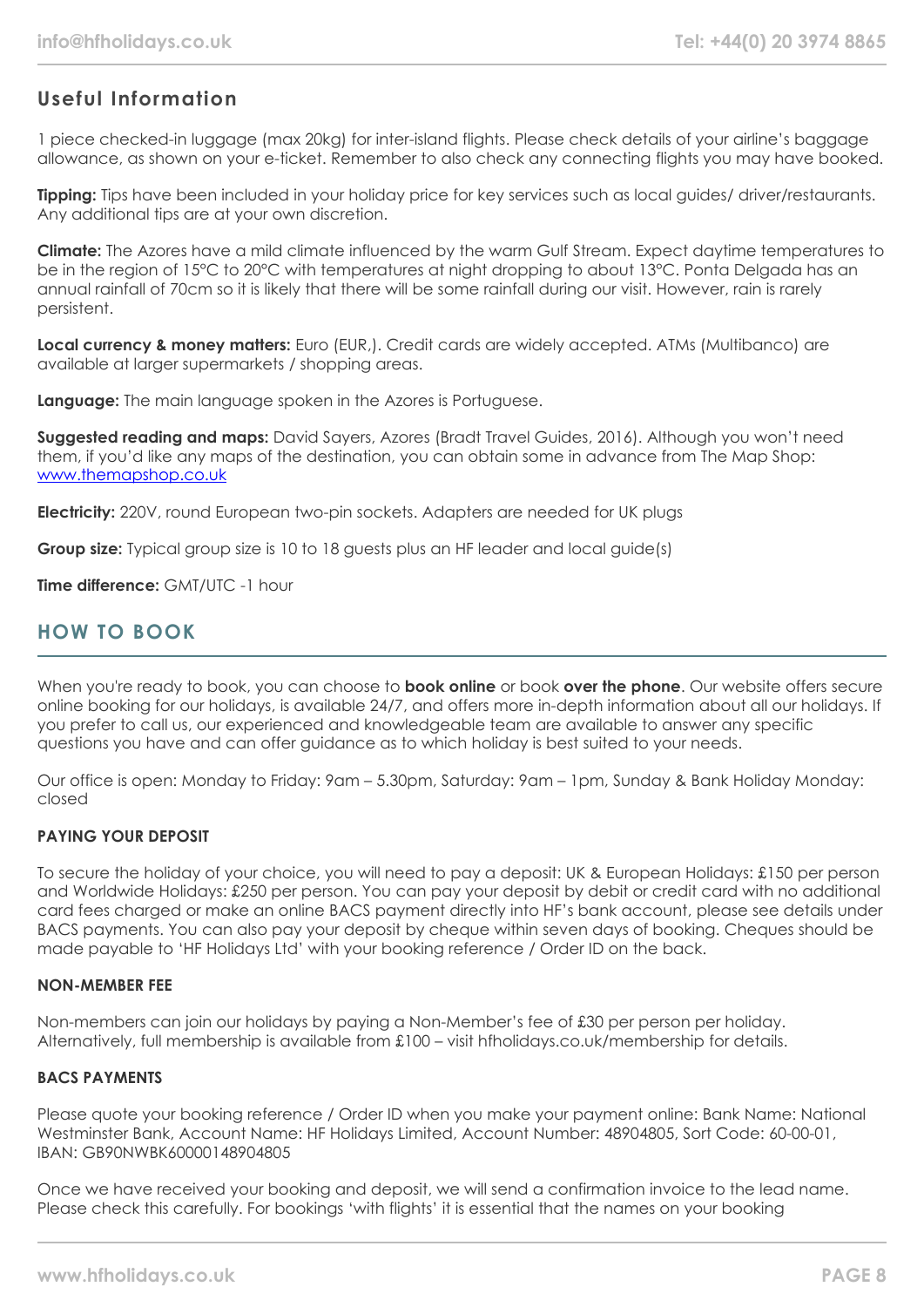confirmation invoice match those on your passport for bookings overseas. Please advise us immediately of any errors. Any name changes after the balance of your holiday has been paid will be subject to a fee levied by the airline.

#### **MANAGE MY BOOKINGS**

Payments can also be made through the [Manage My Booking](https://www.hfholidays.co.uk/about-us/bookings/my-booking) function on our website. Click on the link at the top of our homepage. This is available to all customers who provide an email address at the time of booking.

#### **YOUR FINAL BALANCE**

Your final balance payment is due 6 weeks before departure if you are staying in an HF Holidays UK country house, 8 weeks before departure if you are travelling on one of our holidays in Europe and 10 weeks before departure if you are on a Guided Trail staying in one of our partner hotels or are travelling on a Worldwide holiday. As with paying your deposit, you can pay your final balance by debit or credit card, make an online BACS payment directly into HF's bank account or pay by cheque.

#### **TRAVEL INSURANCE**

Travel insurance is an important part of any booking and essential for one of our holidays. HF Holidays works with specialist. Insurance Brokers Campbell Irvine Direct. For more information or to obtain a quote call them on [01702 427 236](tel:01702427236) or visit [hfholidays.co.uk/insurance](https://www.hfholidays.co.uk/about-us/bookings/insurance)

#### **PEACE OF MIND**

#### **ATOL:**

The air holidays and flights in this brochure are ATOL-protected, since we hold an Air Travel Organiser's Licence granted by the Civil Aviation Authority. Our ATOL number is ATOL 710. In the unlikely event of our insolvency, the CAA will ensure that you are not stranded abroad and will arrange to refund any money you have paid us for advance bookings. For further information visit the ATOL website [atol.org.uk](https://www.atol.org/)

#### **MEMBER OF ABTOT:**

HF Holidays is a member of ABTOT (The Association of Bonded Travel Organisers Trust Limited) which provides financial protection under the Package Travel, Package Holidays and Package Tours Regulations 1992 for HF Holidays Ltd and in the event of their insolvency, protection is provided for the following: 1. non-flight packages commencing in and returning to the UK; 2. non-flight packages commencing and returning to a country other than the UK; 3. flight inclusive packages that commence outside of the UK and Republic of Ireland, which are sold to customers outside of the UK and Republic of Ireland. 1, 2 and 3 provides for a refund in the event you have not yet travelled. 1 and 3 provides for repatriation. Please note that bookings made outside the UK and Republic of Ireland are only protected by ABTOT when purchased directly with HF Holidays Ltd.

#### **TRIP NOTE VALIDITY**

These Trip Notes are valid based on the date printed at the bottom of the page. They will occasionally be updated post booking and pre-departure. We will send you the latest trip notes prior to departure through a link in your pre departure documents or we can send you a copy in the post if preferred.

In booking this trip you should be confident in your ability to participate in all activities described in these Trip Notes. If you have any doubt about your suitability you should call HF Holidays and ask to speak to one of the team about this itinerary.

The information in these Trip Notes is given in good faith. Where differences exist between the Trip Notes and our current brochure, the Trip Notes supersede the brochure. All holidays can be subject to unexpected changes; so please be prepared to be flexible where necessary. At times, it may not be possible to follow the itinerary as planned due to weather conditions, political, physical or other factors. In these circumstances we will make the best possible alternative arrangements to maintain the integrity of the original itinerary.